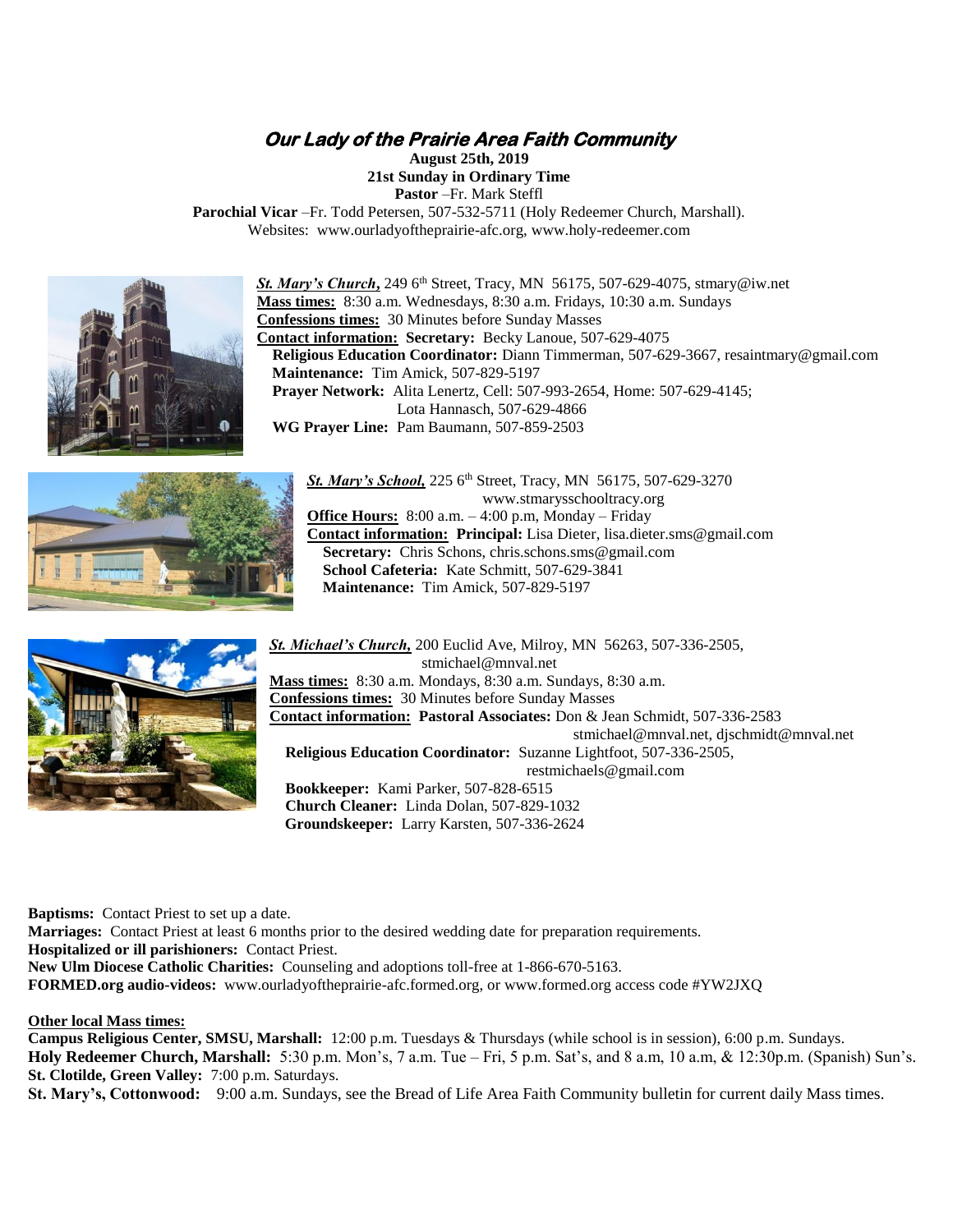#### **UP COMING AT OUR LADY OF THE PRAIRIE AREA FAITH COMMUNITY:**

| <b>Sun. Aug. 25</b> | TWENTY-FIRST SUNDAY IN ORDINARY TIME  |                                                                   |
|---------------------|---------------------------------------|-------------------------------------------------------------------|
|                     | 8:00 a.m.                             | <b>Confessions at St. Michael's in Milroy</b>                     |
|                     | 8:30 a.m.                             | Mass at St. Michael's in Milroy                                   |
|                     |                                       | +Mary Lanoue                                                      |
|                     | 10:00 a.m.                            | <b>Confessons at St. Mary's in Tracy</b>                          |
|                     |                                       | <b>CCW Rosary at St. Mary's in Tracy</b>                          |
|                     | $10:30$ a.m.                          | Mass at St. Mary's in Tracy                                       |
|                     |                                       | +Lennard Nydell                                                   |
| Mon. Aug. 26        | $8:30$ a.m.                           | Mass at St. Michael's in Milroy                                   |
|                     |                                       | $+ T u d v$ Will                                                  |
|                     | 7:00 p.m.                             | Marian KC Council Meeting at St. Mary's Rectory Office in Tracy   |
| Tues. Aug. 27       |                                       | Healing & Deliverance Prayer Day at St. Michael's in Milroy       |
| Wed. Aug. 28        | 8:30 a.m.                             | Mass at St. Mary's in Tracy                                       |
|                     |                                       | Raymond & Beatrice Maeyaert 65 <sup>th</sup> Wedding Anniversary! |
|                     | $10:45$ a.m.                          | <b>Mass at Prairie View Nursing Home</b>                          |
|                     |                                       | +Lorraine Cooreman                                                |
| Thur. Aug. 29       | $8 - N00n$                            | <b>Adoration at St. Michael's in Milroy</b>                       |
|                     | $8:30$ a.m.                           | <b>Mass at Country View in Walnut Grove</b>                       |
|                     |                                       | $+Gregg$ DeSmith                                                  |
| Fri. Aug. 30        | 8:30 a.m.                             | Mass at St. Mary's in Tracy                                       |
|                     |                                       | +Darlene Macht                                                    |
| <b>Sat. Aug. 31</b> |                                       |                                                                   |
| Sun. Sept. 1        | TWENTY-SECOND SUNDAY IN ORDINARY TIME |                                                                   |
|                     | 8:00 a.m.                             | <b>Confessions at St. Michael's in Milroy</b>                     |
|                     | 8:30 a.m.                             | Mass at St. Michael's in Milroy                                   |
|                     |                                       | +Edwin Swalbowski Family                                          |
|                     | <u>10:00 a.m.</u>                     | <b>Confessions at St. Mary's in Tracy</b>                         |
|                     |                                       | <b>CCW Rosary at St. Mary's in Tracy</b>                          |
|                     | 10:30 a.m.                            | Mass at St. Mary's in Tracy                                       |
|                     |                                       | $+ Dave Mann$                                                     |
|                     |                                       |                                                                   |

**Baptisms:** Contact Priest to set up a date. **Marriages:** Contact Priest at least six months in advance of proposed wedding date. **Hospitalized or ill parishioners**: Contact Priest. **New Ulm Diocese Catholic Charities:** Counseling & Adoptions toll-free 1-866-670-5163

**Prayer Network prayers for healing for all the sick and other needs in the area faith community especially:** David Algyer, Kevin & Kim Arnold, Linda Bruns, Larry Buysse, MaryJo Christopherson, Rhonda Cousin, Loanne Johns Dale, Paul DeSmith, Rachel Ewertz, Mike Foley, Linda Fultz, Phillip Goblish, Rose Goltz, Joanie Gruver, Charles Hannasch, Glad Henning, Joseph Horner, Kristen Peterson Kaiser, Larry Karsten, Bob Kirsh, Mae Kirsh, Mark Lutterman, Rodney Maguire, Fr. Mark Mallak, Bob McCoy, Amy Perlenfein, Allan Rolling, Bonnie Schirlinger, Audrey Sik, Ron & Evie Stadick, Neil Steninkamp, Mike Thomas, Christina VanDeWiele, Maurice VanDeWiele, Tammy Weber, Sloan Wohlman, Tom Zeug, Woman with ALS, & special intentions for 3 families and someone having surgery. *If you know of someone who should be now removed from the sick list, please let the rectory know. Names will be left on the list for 1 month and then taken off, if you wish them put on again please contact the office we will gladly put them on again.*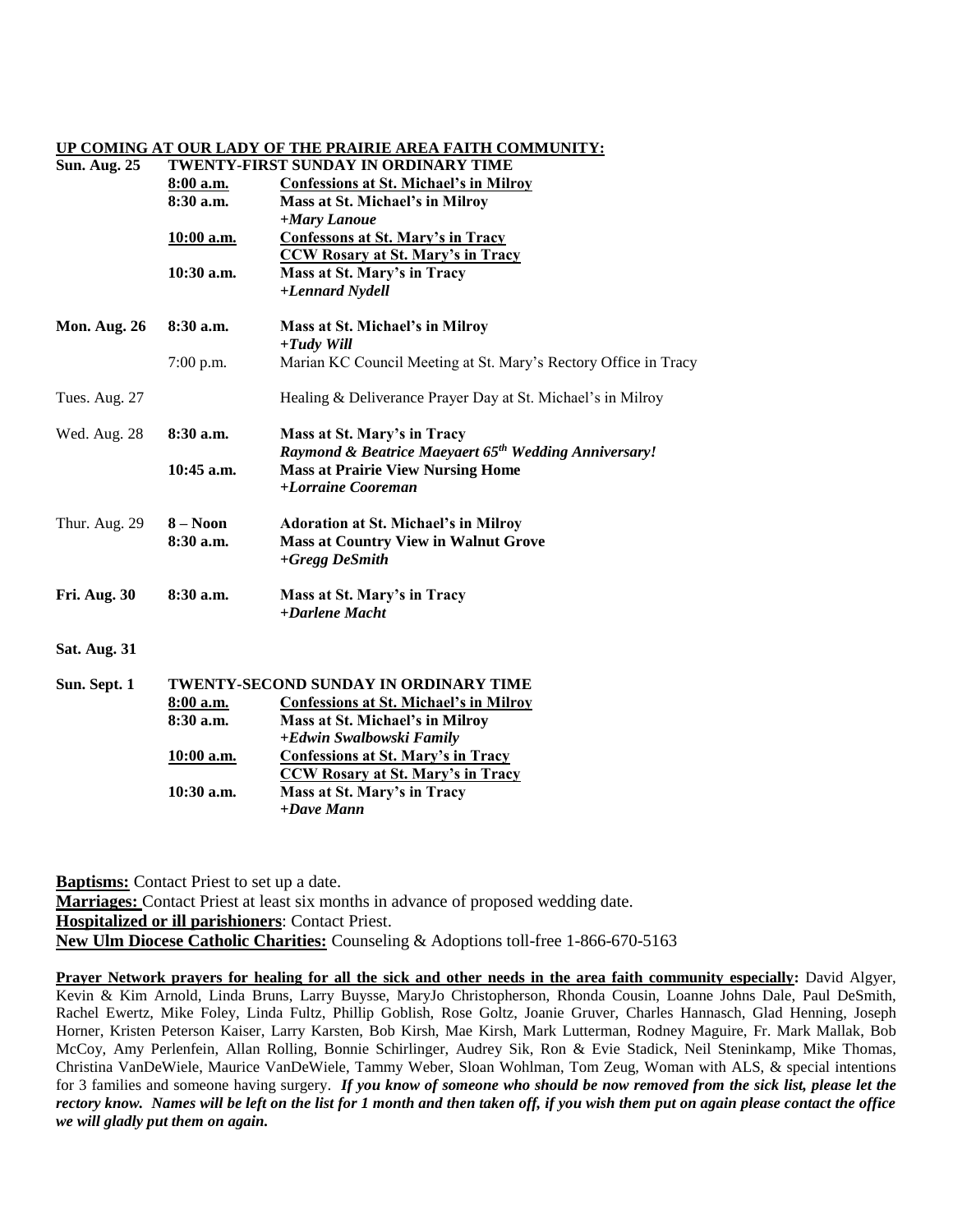Pray for safety for all those serving in the military from our families and from our communities especially: Aaron Moudry, Samantha & Lucas Karnes, Troy Sik, Joe Goodnow, Stuart Stroman, Patrick Carnahan, Brad & Andrea Bond, Travis Davis, Martin Hamsa, Cole DeBlieck, Patricia Baker, Pat Weisbrich, and Troy Baumann.



# **OUR LADY OF THE PRAIRIE FAITH COMMUNITY NEWS:**

**NOTE: PLEASE HAVE ANY ANNOUNCEMENTS FOR THE BULLETIN IN BY WEDNESDAY 10:00 A.M.** PLEASE SEND ALL **BULLETIN INFORMATION TO THE CHURCH OFFICE** - e-mail use[: stmary@iw.net](mailto:stmary@iw.net) or call the office 629-4075.

**IF YOU HAVE ANY INFORMATION FOR THE AFC WEBSITE** – E-MAIL IT TO BECKY LANOUE AT [stmary@iw.net.](mailto:stmary@iw.net)

**DID YOU MISS GETTING THE SUNDAY BULLETIN**?- Feel free to look up the website to find the Sunday Area Faith Community bulletin, the Area Faith Community monthly calendar, and other information at the OUR LADY OF THE PRAIRIE WEBSITE: **https:/[/www.ourladyoftheprairie-afc.org](http://www.ourladyoftheprairie-afc.org/)**.

### **CCW NEWS**

**TRACY: Next Large Function**— St. Agnes: Bonnie Boerboom & Jolynn Johns **Next Small Function –** St. Lillian: Jane Carlson & Carol Buyck **SHEPHERD OF THE FIELD for 2018-19: For St. Mary's in Tracy – Fr. Ron Huberty**, Church of Sts. Peter & Paul, P.O. Box 49, Ivanhoe, MN 56142-0049, Ordination Date July 15, 1990, Birthday June 2. **MILROY**: Next Funeral is Circle 1.

**SHEPHERD OF THE FIELD for 2018-19: For St. Michael's in Milroy – Rev. Germain Rademacher, Ridgeway, 720 23<sup>rd</sup> St.** N. Apt. 201, New Ulm, MN 56073,Ordination Feb. 23, 1958, Birthday Dec. 4.

### **MAKE PLANS FOR A FALL GET-AWAY WITH THE ONE YOU LOVE BEFORE YOUR CALENDAR FILLS UP!!**

A Marriage Encounter Weekend is a private weekend away from life's distractions that allows a husband and wife to focus on each other. The next available Weekends are Sep 14-15, 2019 in Marshall, MN and Nov 15-17, 2019 in OWATONNA, MN. Early registration is highly recommended. For more information visit our website at: **[southmnwwme.org](http://southmnwwme.org/)** or contact Miki at [applications@southmnwwme.org](mailto:wmandbethnickles@hotmail.com) or 507-227-8229.

**GRIEFSHARE: NEW SESSION BEGINNING AUGUST 26 -** GriefShare features biblical, Christ-centered teaching that focuses on grief topics associated with the death of a loved one. The DVD seminar features nationally respected grief experts and real-life stories of people, followed by a small group discussion about what was viewed. The session will begin Monday, Aug. 26, 6:30-8:00 pm, in Holy Redeemer Church Gathering Space, Marshall, MN. Any questions, call Dorothy 507-401-0601 or church office, 532- 5711.

**DISCIPLESHIP DAY 2019**, sponsored by the Diocese of New Ulm, will be Saturday, September 28 from 8:30 a.m. until 2 p.m. at the St. Aloysius Jubilee Center in Olivia. Bishop LeVoir will preside at the Mass at 8:30 a.m. The theme is Entertaining Angels: Hospitality Training and is designed to train your first contact staff, such as administrative assistants, business managers, custodians, ushers, principals, Christian charity coordinators, and event planners to receive others in the name of Jesus Christ. The keynote speakers are Adam Janke and Denise Hirl from St. Paul Evangelization Institute. For further information or to register, contact Cindy Blickem (507-233-5325 or cblickem@dnu.org).

**This event is open to all parish employees and ANYONE interested in creating a culture of hospitality in your parish!**

**CHURCH OF ST. MARY, COTTONWOOD, MN, 59TH ANNUAL FALL FESTIVAL AND RAFFLE,** Sunday, Sept. 8, 2019, Turkey Dinner and all the Trimmings with Home Made Desserts, Mass at 9:30 a.m., Dinner Ticket Sales begin at 9:30 a.m. Serving at 11:00 a.m. to 1:00 p.m. Everyone Welcome!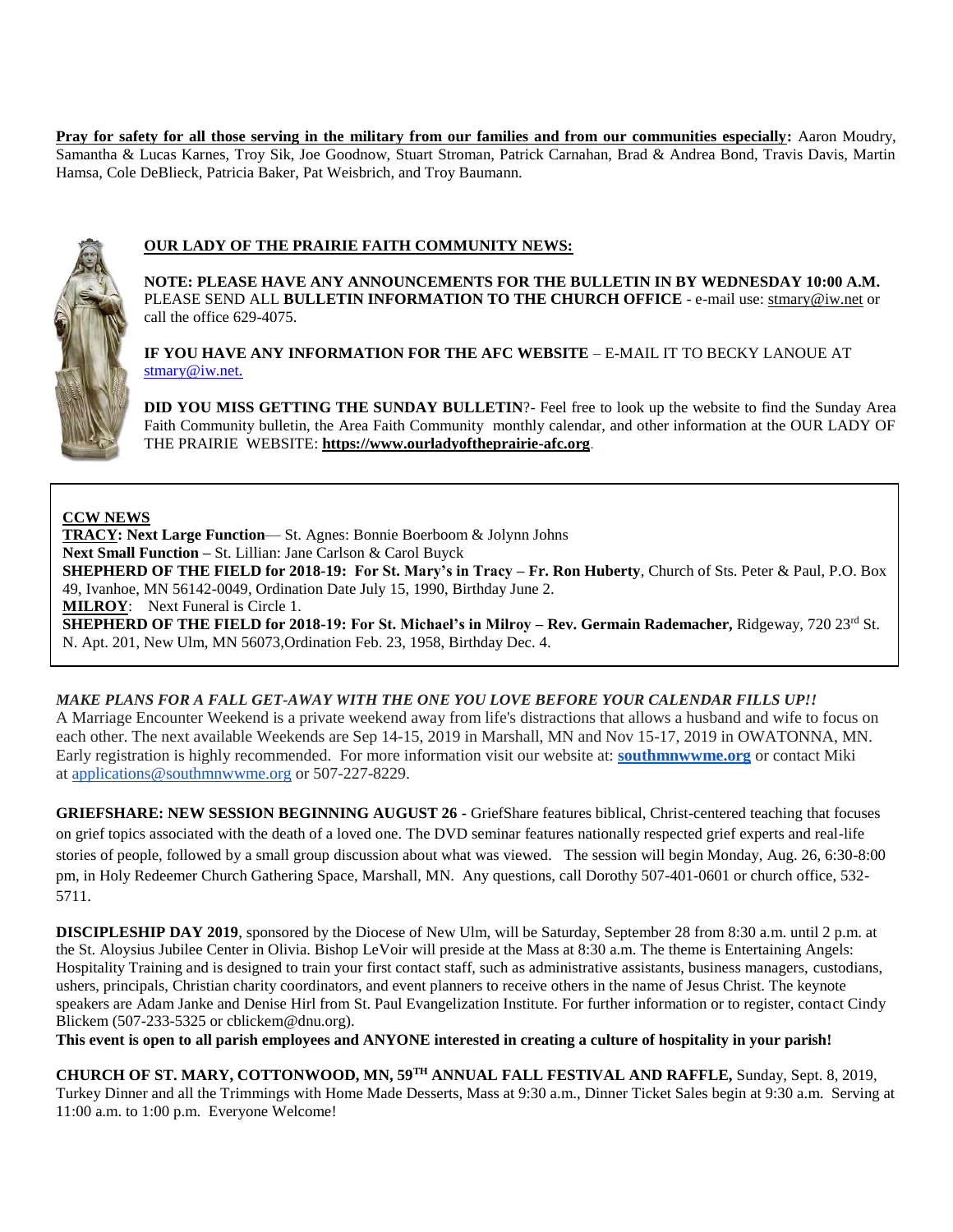**ST. CATHERINE CHURCH, REDWOOD FALLS, FALL FESTIVAL,** Sunday, Sept. 8, 2019, Polka Mass at 10:00 a.m. with the Harry Wojahn Band, dinner 11:00 a.m. to 2:00 p.m. (Catered by Baune's) Roast Beef, Mashed Potatoes w/gravy, Glazed Carrots, Broccoli Salad, Homemade Pie. We look forward to having you join us for great food, entertainment and fellowship!



.

# **AREA FAITH COMMUNITY RELIGIOUS EDUCATION NEWS**

**SEEKING CATECHISTS!** St. Michael's is looking for Religious Education teachers for the upcoming school year. We need catechists for Kindergarten,  $1^{st}$ ,  $2^{nd}$ ,  $4^{th}$ ,  $5^{th}$ , and  $6^{th}$  Grade. This is such an amazing way to share your Faith and interact with our Youth. Contact Suzanne for more information.

**ST. MARY'S CHILDREN'S CHOIR**: If you have a student that is interested in singing during church, please join us after the 10:30 mass for a 30 minute practice on August 25th. We will be singing a song Labor Day weekend and would like to perform at other masses during the year. If you want additional information, please contact Diann.

**IF YOU HAVE A STUDENT** that might be interested in attending Catholic Heart Work Camp next summer, please contact Diann or Suzanne. We have a concession stand fundraiser Box Car Days weekend to start earning toward next year's trip. Contact us if you are interested in earning!

**WE WILL BE HAVING A CONCESSION FUNDRAISER DURING BOX CAR DAYS WEEKEND**. We will be serving outside the beer tent on Saturday and Sunday from 1 pm to 1 am. We will be selling Big Hot Ham & Cheese, Hot chicken sandwiches, Super nachos, pickles, ice cream and drinks. Please come see us and support our Youth.



**ALUMINUM CANS FOR THE TECHNOLOGY FUND** for St. Mary's School can be dropped off in the wagon behind St. Mary's Church.

**ST. MARY'S SCHOOL MEMORIAL** in memory of John Clancy.

**ST. MARY'S WEEKLY CALENDAR RAFFLE WINNERS**: Aug. 16 - \$100 Leonard Lanoue; Aug. 23 - \$100 Mary Jo Henkel

**ST. MARY'S SCHOOL IS ONCE AGAIN SELLING CALENDAR RAFFLE TICKETS.** There are 52 - \$100 winners, 4 - \$500 winners and 1 - \$1,000 winner. The best part is you can win multiple times as your ticket goes back into the drawing each time a winner is picked. If you haven't bought your ticket yet please contact a St. Mary's family and we would be happy to stop by your house. Ticket price is \$52. Thank you for your continued support of St. Mary's School!

**WOULD YOU LIKE TO SPONSOR A STUDENT'S TUITION?** Tuition at St. Mary's school is only \$1,925.00 a year for one child, or about \$214 a month. What a great investment in the future! Contact the school or parish office if you would like to help. Thank you



# **NEWS FROM ST. MARY'S IN TRACY**

**LOCKING THE CHURCH**: St. Mary's basement will be locked at about 2:30 p.m. and the upper church about 6 p.m. If you need to get a pie see Jan LaVoy or one of the staff to let you in. If you need to get inside for meetings or other needs, contact Keith Schons 507-629-4289 or Jan LaVoy 507-829-2755 to get the doors opened for you.

**IF YOU ARE UNABLE TO ATTEND CHURCH**, and live in Tracy, you may receive communion weekly. Please contact Jeanine Vandendriessche @ 507- 212- 2018 for information.

**ST. MARY'S PIES** will be sold, *frozen only*, at the SMS Belgian Waffle Feed on Sunday, September 1 as well as at SMS on Monday during the craft fair.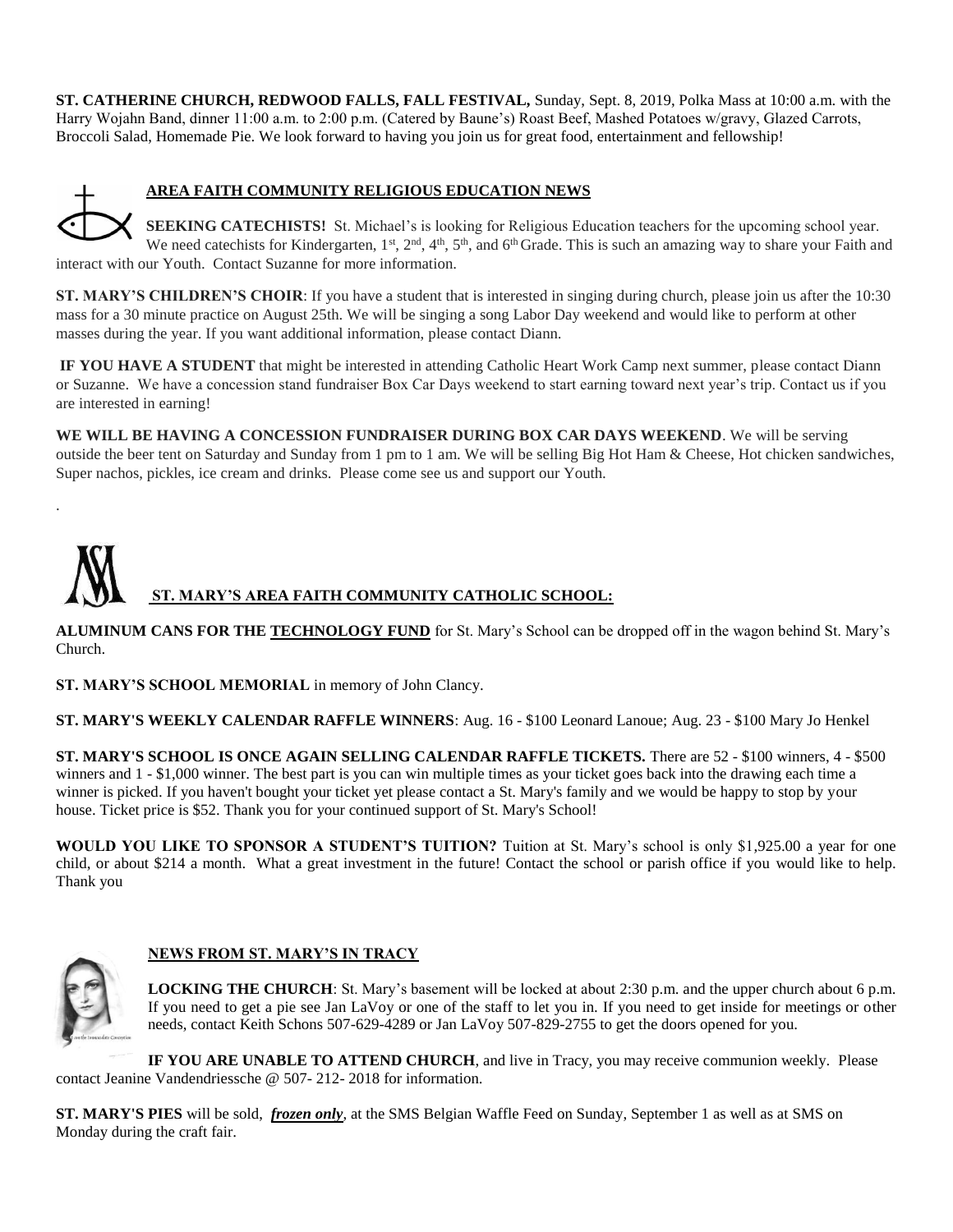**PARKING:** We would like to encourage people to begin to use our lot directly behind the church for parking. Please feel free to drive on either side of the rhubarb and park your car. The tree in the center has been taken down and stump will be removed soon. As we use this for parking, please leave a driving space on each side of the rhubarb. Do not block the two drives to this lot. The plan is to eventually gravel this area as funds would allow us to do so.

**KITCHEN PROJECT**: Our kitchen project is moving forward. This week we worked on cleaning the dining hall and everything is painted thanks to all the wonderful volunteers who jumped in and helped. THANKS TO ALL OF THEM!! The new doors have been put on and we are awaiting countertops, sinks and islands. We are continuing to take donations for new carpeting. Thank you for your support and generosity.

**FUNERAL LUNCHEONS DURING THE KITCHEN REMODEL:** The Caboose has been very generous in offering the use of their facility at no cost should there be a funeral at St. Mary's this summer. They will allow us to bring in our salads, cakes and workers. All other food would have to be prepared and purchased through them. This information has been shared with the funeral directors in Tracy. Any questions please call Elise Lanoue. Please support and say thank you to Diane, John and Doug for their generosity and understanding of our situation.

# **MONTH EIGHT – DEVELOPING BABY**

"I like to listen to my Mommy's voice!" In the last two months the baby continues to gain weight. She is developing a layer of fat that will keep her warm after she is born. In the 9<sup>th</sup> month she will shift to a head-down position, preparing for birth. Her lungs are now fully developed and capable of making the transition to breathing air. After birth she will continue the human growth process for many years to come. She is about 18 inches in length. Your baby's mother appreciated the prayers you have said for her and her baby throughout the pregnancy. It has not been easy, but your prayers have given her the grace she needed to bring her baby to term.

**PRAYER SHAWL MINISTRY** – More blessed shawls have been moved to the back of Church. A very big thank you to the donors of the latest shawls left at the Rectory. Your continued support of this special ministry is appreciated by the recipients of the blessed shawls. Parishioners, please continue to deliver a prayer shawl to those in need of the comfort they provide. Denise Weedman - Reverence Life Commission.

**COFFEE IS ALWAYS AVAILABLE,** ground & whole beans, \$10/bag. Contact Alita Lenertz, 507-629-41

**OUR GIFTS TO GOD: Aug. 18, 2019**<br>**Adult:** \$3,071.00 **Youth**: \$0.00 **Adult:** \$3,071.00 **Youth**: \$0.00 **Loose Plate**: \$121.10 **TOTAL**: **\$3,192.10 Total needed/week**: **\$3,923.07**

**Liturgical Ministers for Sunday, Sept. 1, 2019 at 10:30 a.m. Gifts:** Dave Vandendriessche Family **Lectors:** Tom Lenertz **Cantor:** Audrey LaVoy **Eucharistic Ministers:** Dave Lenertz, Gloria VanOverbeke, Heidi Morgan, Jim & Jeanine Vandendriessche **Servers:** Xander Brinkley, Talon Brinkley, Ashton Daniels **Ushers:** Vincent Lanoue, Rod Benson, Mitchel Benson, Roy Woodford **Money Counters:** Sept. 3 – Pat Hansen & Jan Griffith **Prairie View Nursing Home Communions:** Sept. 4 – Sandy, Sept. 11 – Linda, Sept. 18 - Rosemary



# **NEWS FROM ST. MICHAEL'S IN MILROY**

**ADORATION** is a time of silent reflection and prayer many Catholics practice regularly. It is a time to commune with God, emptying all worries and anxiety out of your heart, body, mind and soul. **Starting the middle of August St. Michael's will have a time slot open for Adoration.** Would you consider spending an hour with Jesus once a week? Please call 507-828-2171 and we can find the time that works for you. **8:00 – Noon**.

**LARRY KARSTEN AND FAMILY BENEFIT.** Please consider this an invitation to show off your talent. We are looking for people who might be crafty in woodworking, baking, quilting sewing, photography, even creating baby baskets, movie and popcorn baskets, fishing gear baskets and, etc. There will be a silent auction table set up at the school. We will be accepting donations all the way up until Sept.21st. Please contact the committee members if you have any questions or if you need help getting it to the school. There is also a place in the back of church if you want to drop it off their. The committee members are **JEFF and ANGIE ORREN, MELVIN and BEV WELU, ROBIN HAUGER, DEAN and JUSTIN DUSCHER, AMY and JAMIE LARSEN, DON and JEAN SCHMIDT, and BOB DOLAN.** We would be more than happy to help. Thanks!!!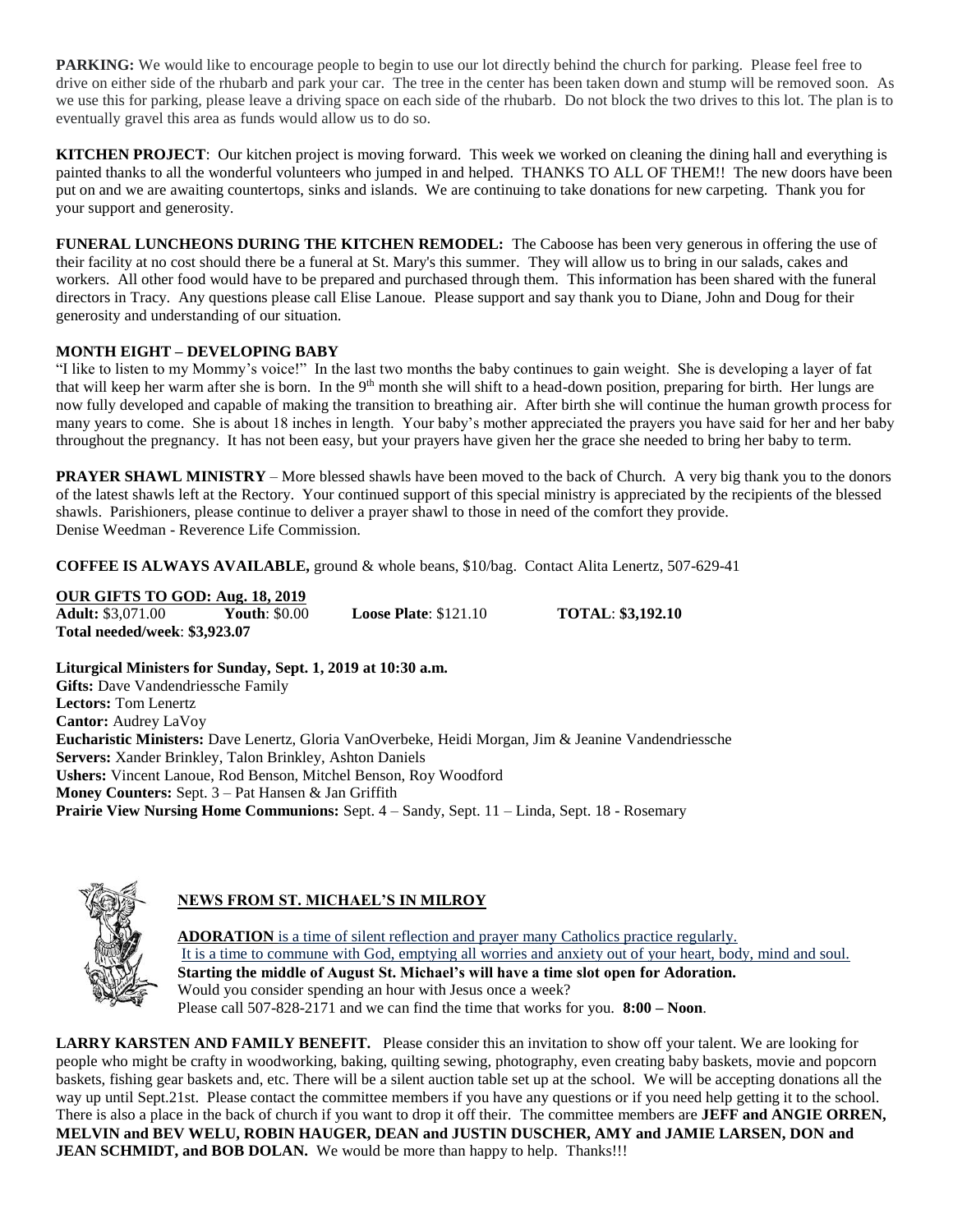**CHILDRENS LITURGY STARTING SUNDAY SEPT 8TH!** Char and Bev will be leading the children's liturgy once again. We are inviting the 3 to 9 year old's to join us downstairs for a faith filled kids gospel and readings. Please join us each Sunday as we learn more about Jesus.

**BLOOD DRIVE IN MILROY** on WEDNESDAY, SEPTEMBER 4 from 2:00 – 7:00 at the Milroy School. This had originally set for September 3 but was changed by the Red Cross. Call 507-336-2436 if you have any questions or to set up an appointment. You can also be a walk-in.

**ST. MICHAEL'S** is looking for someone to help lead the Rosary before Mass on Sundays. If you are interested, please contact the St. Michael's Office. Or, call Jean Schmidt. 507-828-2171. We also need someone to fill a spot for Adoration on Thursday Mornings. It is a gift to sit and be present with Jesus in this way – please consider it. Thanks.

**WE NEED CATECHISTS!** If you are interested in sharing your faith with the youth of our parish, please prayerfully consider being a catechist. We are in need of teachers for all grade levels. Please contact Suzanne Lightfoot or Diann Timmerman if you are interested.

**Stewardship Report for Aug. 18, 2019 Adult**: \$ 2,648.23 **Student:** \$-0- **Loose Plate:** \$84.00 **TOTAL: \$2,732.23 Total needed/week: \$1,500.00**

**Liturgical Ministers for Sunday, Sept. 1, 2019 at 8:30 a.m. Gifts:** Dean & Alice Vroman **Organist:** Carole Snyder **Cantor:** Jean Schmidt & Victoria Coudron **Lector:** Kami Parker **EHMC:** Evy Dolan, Moses Dolan, Alice Vroman, Eli Welu, Emily Welu, Dick Vroman **Servers:** Margaret Dolan, Leah Lightfoot, Ezekiel Dolan **Ushers:** Dominic Dolan, Ron Schmidt, Jacob Welu, Cory Schmidt **Money Counters:** Ken Parker, Don & Alice Zeug, Jeanette Bitker

### **DEAR MILROY AND TRACY PARISHIONERS,**

I want to let you know what is going on in my life and ministry at the present time. This has been a tough year for me, especially this winter and spring, as my anxiety disorder has been running at a high level. Along with my anxious moments, there have also been a number of health and depression episodes that have made my attendance at Mass or other events difficult at times. As of mid-July, I have stepped away from full-time parish ministry and am focusing on more intensive anxiety therapy for a couple of months, as well as occasional parish help.

I had been in the Tracy-Milroy-Marshall/Spanish assignment for 13 months as an associate pastor under the Marshall pastor, and while there was so much that I appreciated, there were numerous factors that were not conducive to my peace of mind. My sobriety is 7 years, so mercifully alcohol is no longer an aggravating factor. But my diagnosis, Borderline Personality Disorder (BPD), is a significant challenge to me who suffers from it and those with whom I interact. BPD is not something that is ever over and done with, but a pervasive difficulty that is ongoing and at best can be managed.

The kind of therapy I am lining up is Dialectical Behavioral Therapy (DBT), which attempts to achieve balance in the mind between extremes by accepting some aspects of life and situations and working to change other aspects (just like the Serenity Prayer). This will entail a couple of months of weekly individual therapy, a weekly group skills training class, as well as practicing new skills, completing assigned homework and charting progress.

Thank you for reading this letter to understand my present status. Please know of my continued prayers and support for you, your families and the joys and challenges you experience, and how we are each called to grow in charity through it all!

### **BLESSINGS, FR. MARK MALLAK**